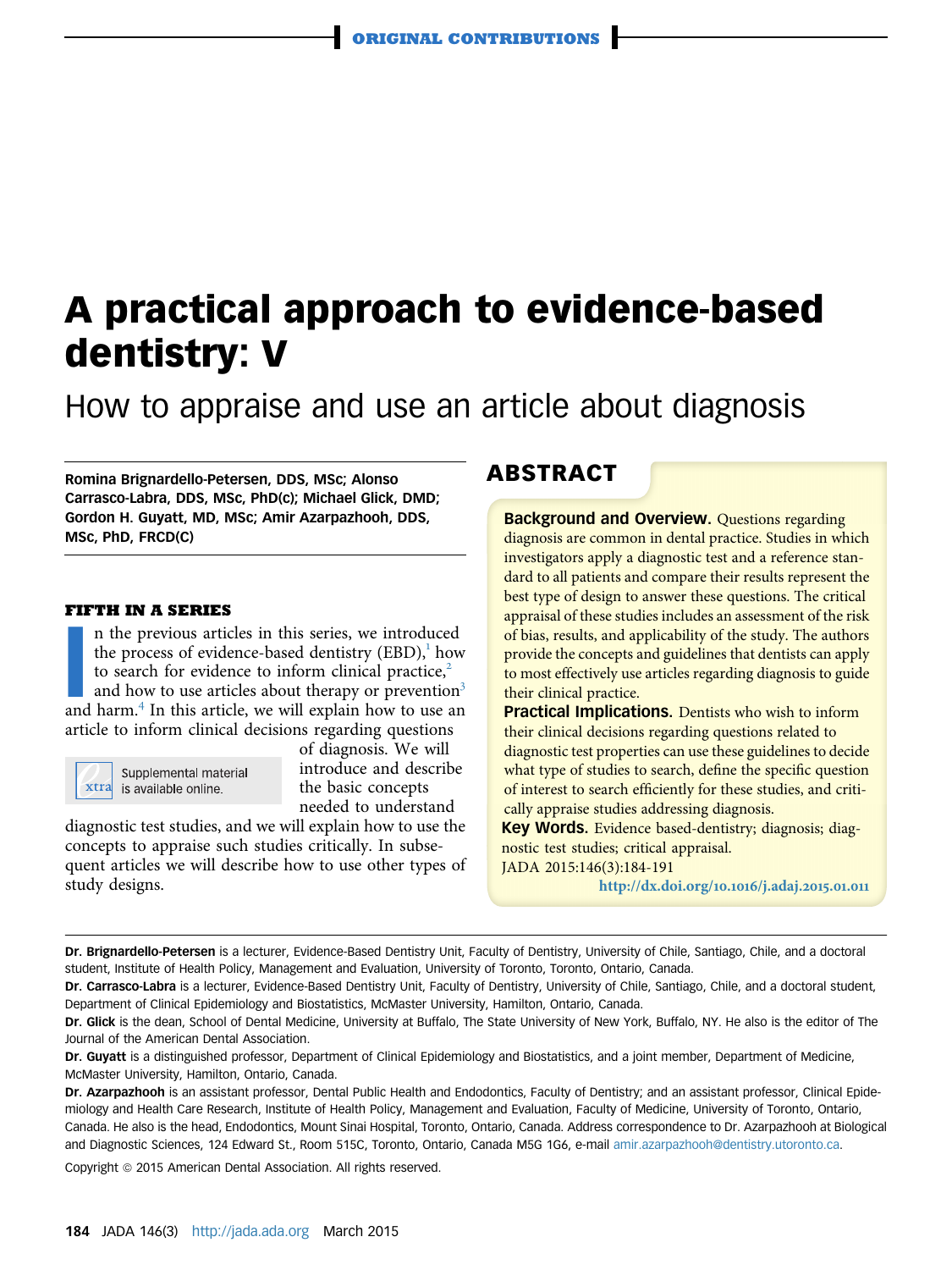## BOX 1 Clinical scenario.

During a meeting of the clinicians in your practice, a colleague raises the idea of acquiring a new laser device to help with the diagnosis of caries. This clinician explains that a sales representative described how this device was excellent for detecting noncavitated occlusal carious lesions, and your colleague wants to know your opinion. Because you believe that evidence is necessary to inform this important decision for your practice, you tell your colleague that you need to conduct a literature search and a critical appraisal to inform your opinion.

### CLINICAL QUESTIONS OF DIAGNOSIS

Dentists face diagnosis questions every day. With most patients, dentists need to use diagnostic tests before they can establish a course of action to follow. In the context of everyday practice, a diagnostic test can refer to any test performed in a laboratory or any information obtained from a medical history or clinical examination that is used to confirm or rule out a specific diagnosis.<sup>[5](#page-7-0)</sup> Dental radiographs are a common diagnostic test used by clinicians in many dental specialties, but other procedures such as performing a vitality test and measuring probing depths can be considered diagnostic tests as well.

When facing diagnosis questions, clinicians need to modify the classic Population, Intervention, Comparison, Outcome (PICO) framework for stating questions. The population is the patients of interest (that is, those to whom we will apply the diagnostic test when there is suspicion of a condition or disease). The intervention is the diagnostic test (that is, the test in which we are interested in learning). The comparison is a test we use as a reference to compare the diagnostic test against— this is called the reference standard (or gold standard).<sup>[6](#page-7-0)</sup> Finally, the outcomes are either the health consequences after using the diagnostic test or the measures that describe the performance of a diagnostic test. Both of these cases are described later in this article. [Table](#page-2-0) 1 shows examples of diagnostic test questions and their PICO components.

### WHAT STUDY DESIGN BEST ADDRESSES QUESTIONS ABOUT DIAGNOSIS?

Clinicians can answer diagnostic questions by conducting studies using one of the following two types of designs: randomized clinical trials and cross-sectional studies. Ideally, a study's investigators would treat a diagnostic test as an intervention. Researchers would randomize patients to receive one of two diagnostic strategies, which for the purposes of this article we will call strategy A and strategy B. Clinicians would manage patients according to the results of the test, including providing whatever interventions they think might be appropriate on the basis of test results.

Ultimately, they would measure patient-important outcomes in the group whose participants received test strategy A and the group whose participants received test strategy B.

For example, when assessing how useful laser fluorescence is for detecting early interproximal carious lesions, researchers should randomly assign patients to undergo diagnosis with either laser fluorescence or bitewing radiographs. Then clinicians would treat patients according to the results of the test the patients received, either laser fluorescence or bite-wing radiographs. The investigators would follow up with all patients to determine, for example, how many participants in each group have carious lesions extending into the dentin and what is each participant's need for restorations (outcomes). To date, we have not been able to identify any of these study designs in the dental literature, and therefore, they will not be further covered in this article.

In studies whose investigators address the accuracy of a diagnostic test, a group of patients undergo both tests (that is, the diagnostic test and the reference standard). The reference standard is considered to be the way to know whether the disease or condition is truly present or absent. The investigators compare the results of the diagnostic test with the reference standard as a way to determine the diagnostic properties of the diagnostic test.

For example, with the aim of assessing the accuracy of thermal and electrical dental pulp tests to diagnose pulp vitality, Villa-Chavez and colleagues $\bar{z}$  conducted the cold, hot, or electrical pulpal tests (3 different diagnostic tests) in 110 patients. They used as the reference standard the direct observation of the pulp after opening the pulp chamber, and then they estimated the sensitivity, specificity, predictive values, and accuracy of each of the diagnostic tests by comparing the results with those of the reference standard.

Ideally, clinicians would have available the results of systematic reviews of primary studies addressing test properties. We found that few such systematic reviews have been published in the dental literature. In the absence of reviews, clinicians look to the results of the best single primary diagnostic studies to inform their practice. In this article, we address such studies; in subsequent articles, we will describe how to use systematic reviews.

ABBREVIATION KEY. CT: Computed tomography. EBD: Evidence-based dentistry. ICDAS: International Caries Detection and Assessment System. LFE: Laser fluorescence examination. PICO: Population, Intervention, Comparison, Outcome. RE: Radiographic examination. VE: Visual examination.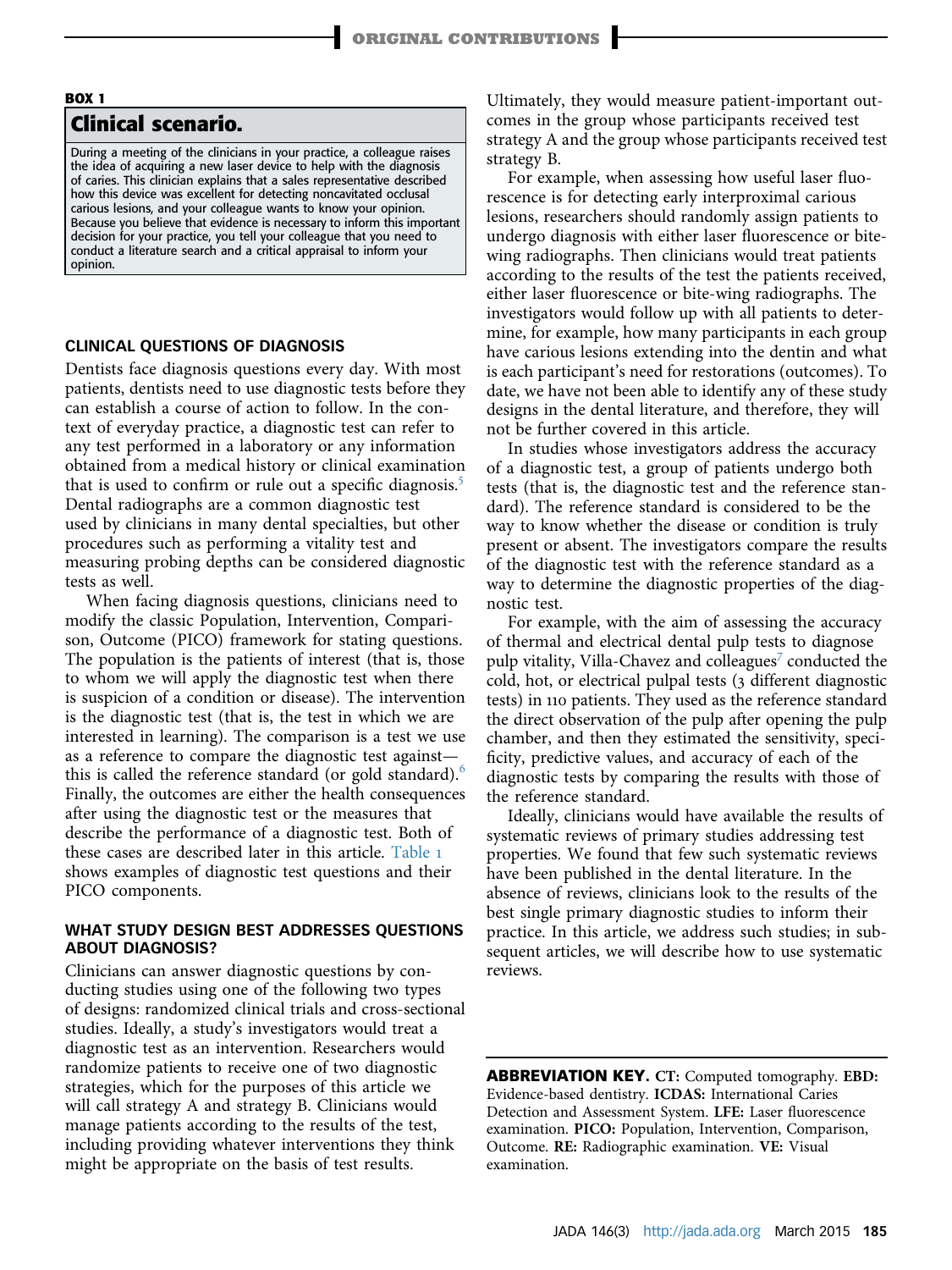## <span id="page-2-0"></span>BOX 2 The study you found.

During your search, you found a primary study<sup>[8](#page-7-0)</sup> that seems to answer the<br>question at hand. The investigators of the study<sup>8</sup> addressed whether using Diagnodent, a laser fluorescence device, was accurate for diagnosing noncavitated occlusal carious lesions extending to the dentin. You read the abstract of this study in which the researchers compared the diagnoses they obtained by using the laser fluorescence device with the diagnoses they obtained by doing an enameloplasty and by observing the carious lesions directly. The authors claimed that "...the laser device had an acceptable performance, this equipment should be used as an adjunct method to visual inspection to avoid false positive results." To find out whether the methods and results support the authors' conclusion, you retrieve the article and begin a critical appraisal.

### CRITICALLY APPRAISING A STUDY ASSESSING THE PROPERTIES OF A DIAGNOSTIC TEST TO INFORM CLINICAL DECISIONS

The process of using an article from the dental literature involves 3 steps: an assessment of the risk of bias, an assessment of the results themselves, and an assessment of the applicability of the results.<sup>[9](#page-7-0)</sup>

1. How serious is the risk of bias? The extent to which a study's results are likely to be correct for the sample of patients enrolled depends on how well the study was designed and conducted.[10](#page-7-0) Factors to consider in judging the risk of bias of diagnostic test studies include whether any of the patient's conditions presented a diagnostic dilemma, whether the reference standard was appropriate and independent from the diagnostic test, whether the investigators independently interpreted the results of both tests and did not know the results of the other investigators, and whether all patients underwent both the diagnostic test and the reference sta[ndard](#page-7-0) irrespective of the results of the diagnostic test.<sup>[11](#page-7-0)</sup> [Table](#page-4-0)  $2^{8,12-14}$  lists questions that address the risk of bias associated with diagnostic tests used in studies and presents examples from the dental literature.

1a. Did participating patients present a diagnostic dilemma? Researchers performing diagnostic test studies should select patients who are representative of those to whom the test would be applied in clinical practice. For the results of a diagnostic test to be useful, the results have to discriminate between patients who have and patients who do not have the target condition (for example, in our scenario, the target condition was noncavitated occlusal caries lesion extending to the dentin) when there is a diagnostic dilemma. If patients clearly had the target condition, or clearly did not, there would not be a need to apply the diagnostic test, and in the setting of a study, the accuracy of the test would be overestimated. For example, if a patient had a cavitated mesio-occlusal carious lesion, the clinician would have no need to use a laser fluorescence device to confirm the presence of a carious lesion. In this case where it is so obvious that the carious lesion is present, the device will result in a correct diagnosis most (if not all) of the time. Therefore, for a diagnostic test study to provide a trustworthy assessment of the value of the test, researchers must include patients with early manifestations of the disease, in whom there is doubt regarding the diagnosis, similar to the patients whom clinicians will see in their daily practices. $<sup>11</sup>$  $<sup>11</sup>$  $<sup>11</sup>$ </sup>

1b. Did investigators compare the test with an appropriate, independent reference standard? An appropriate reference standard is also a key aspect in assessing the risk of bias of diagnostic test studies. As described previously, clinicians assess the properties of the diagnostic test by comparing the results with the reference standard, which is considered to be the truth.<sup>5,[11](#page-7-0)</sup> Clinicians should consider 2 aspects when assessing whether the reference standard is appropriate. First, the reference standard should be the test that is accepted most widely as the definitive test to establish a diagnosis.<sup>[5](#page-7-0)</sup> For example, to diagnose oral squamous cell carcinoma, the reference standard is a biopsy and histologic

### TABLE 1

## Examples of diagnosis questions and the Population, Intervention, Comparison, Outcome framework.

| <b>CLINICAL QUESTION</b>                                                                                                               | <b>POPULATION</b>                                                                                | <b>DIAGNOSTIC</b><br><b>TEST</b>    | <b>REFERENCE STANDARD</b>                                                              | <b>OUTCOMES</b>                                                               |
|----------------------------------------------------------------------------------------------------------------------------------------|--------------------------------------------------------------------------------------------------|-------------------------------------|----------------------------------------------------------------------------------------|-------------------------------------------------------------------------------|
| How useful is cone-beam computed<br>tomography at detecting the proximity of<br>third-molar roots with the inferior alveolar<br>nerve? | Patients undergoing third-<br>molar extraction surgery                                           | Cone-beam<br>computed<br>tomography | Direct observation of the<br>inferior alveolar nerve<br>when performing the<br>surgery | True positives, true<br>negatives, false<br>positives, and false<br>negatives |
| How useful is the oral pathologist's clinical<br>observation for diagnosing an oral mucosal<br>lichen planus?                          | Patients with oral mucosal<br>lesions compatible with oral<br>mucosal lichen planus              | Pathologist's<br>observation        | Biopsy plus histologic<br>confirmation                                                 | True positives, true<br>negatives, false<br>positives, and false<br>negatives |
| How useful is the laser fluorescence device<br>for detecting noncavitated occlusal caries<br>lesions extending into the dentin?        | Patients who might have a<br>noncavitated occlusal caries<br>lesion extending into the<br>dentin | Laser<br>fluorescence<br>device     | Direct observation of the<br>caries lesion after<br>performing an<br>enameloplasty     | True positives, true<br>negatives, false<br>positives, and false<br>negatives |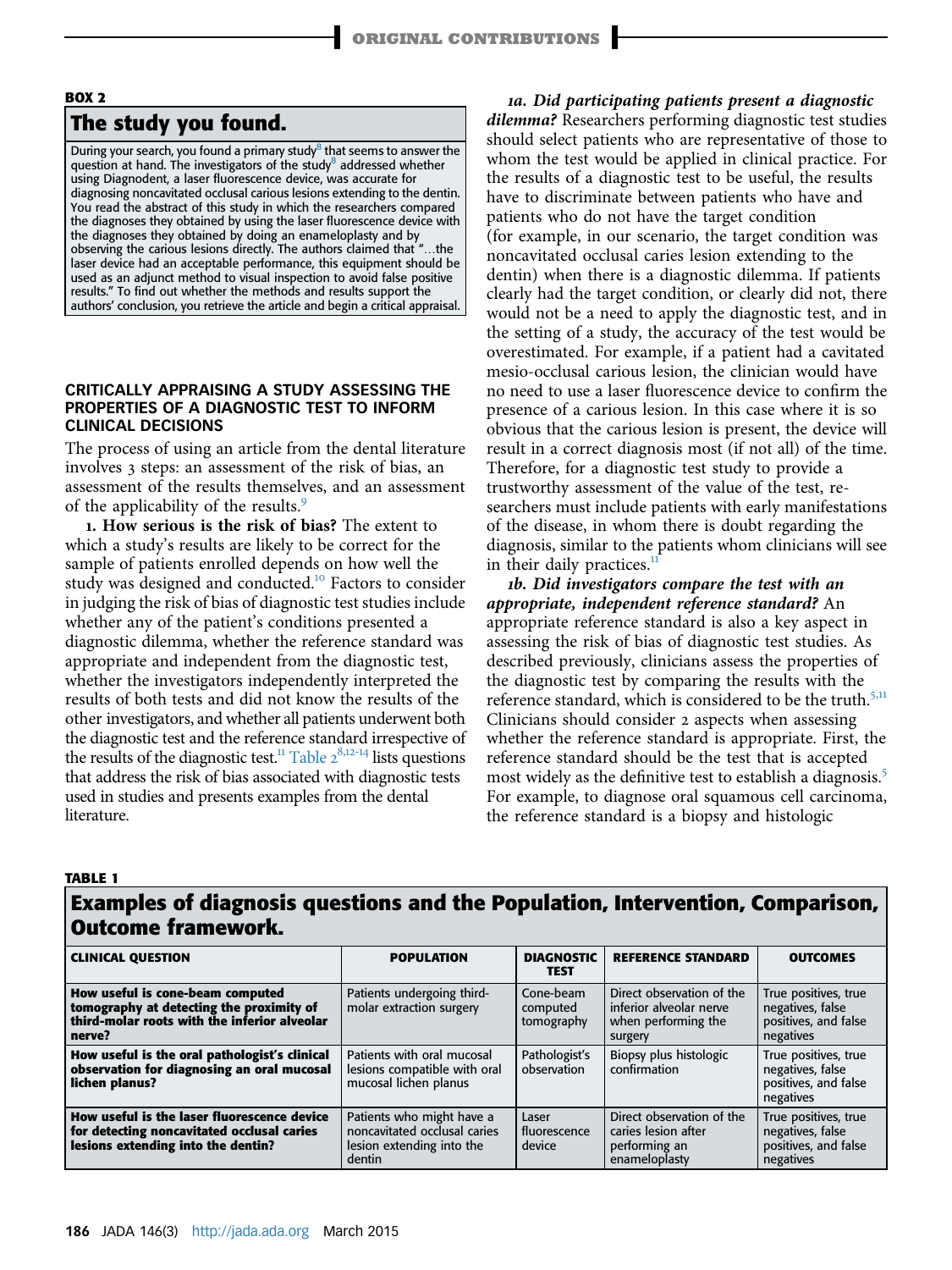confirmation. Sometimes, however, using the reference standard is only the best available method for diagnosing a target condition instead of the ideal method. For example, to identify a carious lesion extending into the dentin, the reference standard would be to use a combination of clinical signs and radiograph images, as opposed to extract the tooth and perform a histologic confirmation. Considering this example, the clinician should judge whether the reference standard used in the study is an acceptable way to arrive at a definitive diagnosis.

Second, the reference standard should be independent from the diagnostic test. This means that the diagnostic test should not be part of the reference standard. For example, if the diagnostic test used to diagnose pulpal vital status was a cold test, and the reference standard was a combination of responses from thermal and electrical tests, the diagnostic test would not be independent from the reference standard. Including the test as part of the reference standard leads to overestimation of test accuracy.<sup>[11](#page-7-0)</sup>

1c. Were the investigators who interpreted the test and reference standard blinded to the other results? Another factor to consider when appraising the risk of bias of a diagnostic test study is whether the investigators who interpreted the results of the diagnostic test and the reference standard were blinded to the results of the other test.<sup>[11](#page-7-0)</sup> Many tests, such as radiographs or histologic confirmation, require interpretation by specialists. If the investigators who interpreted the diagnostic test or reference standard were aware of the results of the other test, they may have been influenced subconsciously when they interpreted the results of the diagnostic test or reference standard. Again, the result would be an overestimate of the accuracy of the diagnostic test.

1d. Did investigators apply the same reference standard to all patients regardless of the results of the test under investigation? Finally, it is important that researchers apply the same reference standard to all patients, irrespective of the results obtained with the diagnostic test.<sup>[11](#page-7-0)</sup> Researchers could overestimate the accuracy of the diagnostic test if only those patients diagnosed as "target positive" by the results of the diagnostic test undergo confirmation with the reference standard, because they would not detect patients wrongly classified as "target negative" by the results of the diagnostic test. For instance, in the example in [Table](#page-4-0)  $2$ , some patients who tested negative in the diagnostic test did not undergo the reference standard, and therefore, it is possible that some of these patients had lesions but nevertheless were classified as not having lesions. Again, such misclassification will make the test look more accurate than it really is.

2. What are the results? After assessing to what extent bias may influence the results of a diagnostic test study,

#### BOX 3

# Your assessment of the risk of bias of the study you identified.

With respect to the patients who had diagnostic dilemmas in the study you reviewed,<sup>8</sup> it seems likely that only patients whose teeth showed<br>signs of possible carious lesions were included in the study. With respect to applying the reference standard, even though the investigators used the best method (that is, enameloplasty and direct observation of the carious lesion), they did not apply this method to all patients, but rather only to those patients for whom they highly suspected having the diagnosis. It is also not clear whether the investigators who performed the test were blinded to the results of the reference standard. Even though, owing to ethical reasons, you determined that it could have been appropriate not to apply the reference standard to all patients, this omission may have led to an overestimation of the performance of the diagnostic test (eTable,<sup>[8](#page-7-0)</sup> available online at the end of this article, provides more details).

clinicians must review the results to determine how to apply the test in clinical practice. The outcomes of diagnostic test studies reflect the ability of the test to discriminate between target-positive patients and target negative patients. When thinking about test results, clinicians can consider the probability of being target positive before the test is conducted (pretest probability) and the probability of being target positive after the test is conducted (posttest probability).

The most commonly used measures of accuracy in diagnostic test studies are sensitivity, specificity, probability of having the target condition if the test result is positive (that is, the posttest probability if the test result is positive or—in an unfortunate choice of words—the positive predictive value), probability of having the target condition if the test result is negative (that is, posttest probability if the test result is negative—or, in an even worse choice of terms and meaning—the probability of not having the target condition if the test result is negative [that is, the negative predictive value]), and likelihood ratios. All of these measures are defined and explained below.

Because the diagnostic test is being compared with a reference standard, if the diagnostic test is a yes-no or dichotomous test (either positive or negative, rather than presenting a range of results), patients could be classified correctly as target positive (true positive), correctly classified as target negative (true negative), incorrectly classified as target positive (false positive), and incorrectly classified as target negative (false negative).

Assessments of the accuracy of a diagnostic test are made on the basis of this classification ([Figure](#page-5-0) 1). Sensitivity is the capacity of the test to correctly classify target-positive patients, whereas specificity is the ab[ility](#page-7-0) to correctly classify target-negative patients.15,<sup>16</sup> Posttest probabilities, sometimes referred to as predictive values, reflect the likelihood of patients being target positive in those studies whose investigators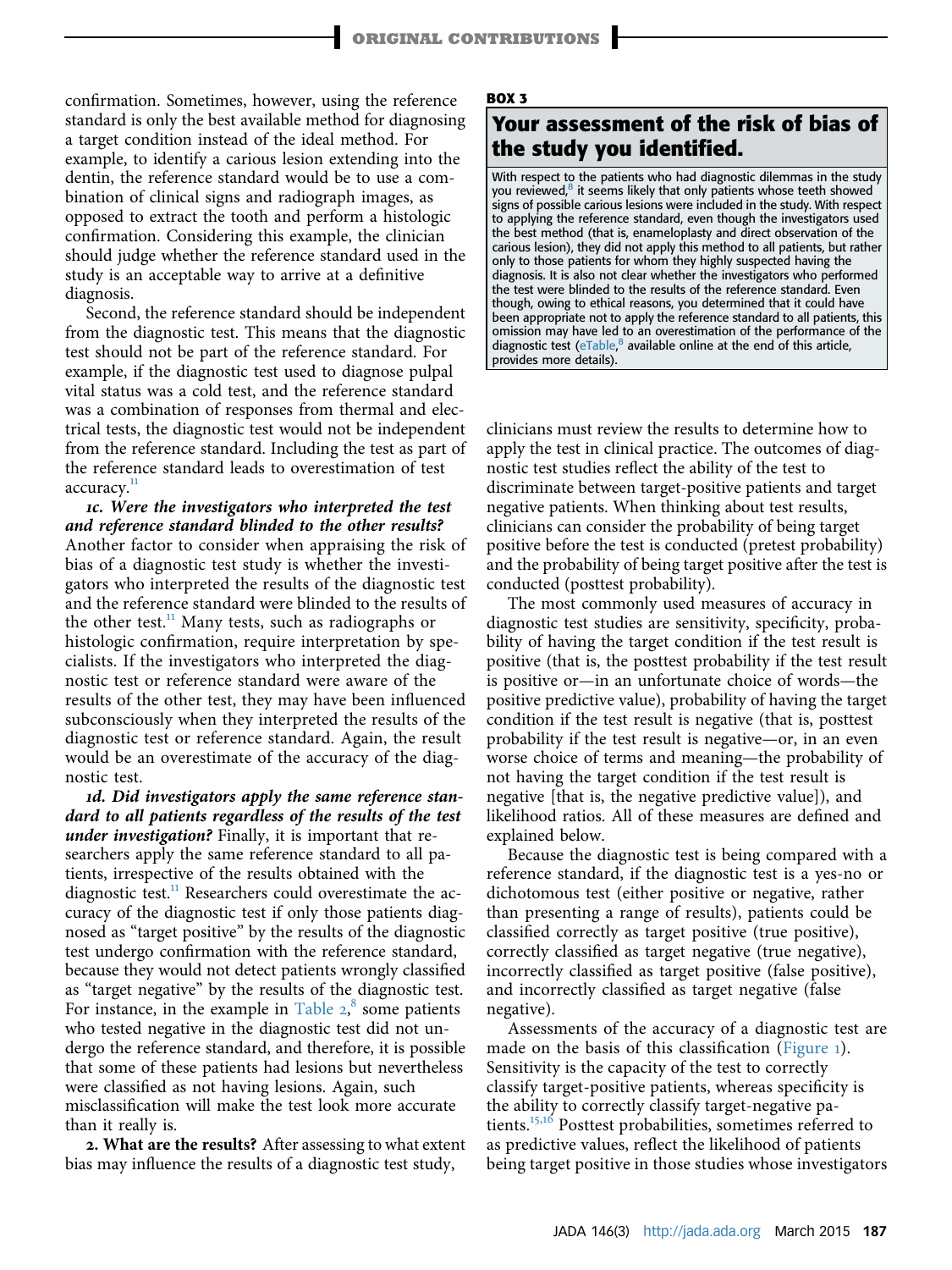### <span id="page-4-0"></span>TABLE 2

# Examples of the critical appraisal of the validity of the results of studies about diagnosis.

| <b>QUESTION</b>                                                                                                                             | <b>EXAMPLES</b>                                                                                                                                                                                                                                                                                                                                                                                                                                                                                                                                                                                                                                     | <b>EXPLANATION</b>                                                                                                                                                                                                                                                                                                                                                                                                                                                                                                                                                                                                                                      |
|---------------------------------------------------------------------------------------------------------------------------------------------|-----------------------------------------------------------------------------------------------------------------------------------------------------------------------------------------------------------------------------------------------------------------------------------------------------------------------------------------------------------------------------------------------------------------------------------------------------------------------------------------------------------------------------------------------------------------------------------------------------------------------------------------------------|---------------------------------------------------------------------------------------------------------------------------------------------------------------------------------------------------------------------------------------------------------------------------------------------------------------------------------------------------------------------------------------------------------------------------------------------------------------------------------------------------------------------------------------------------------------------------------------------------------------------------------------------------------|
| Did participating patients present a<br>diagnostic dilemma?                                                                                 | "135 patients (161 impacted teeth), , who<br>underwent additional examination by cone-beam<br>$CT^*$ because of panoramic features suggesting a<br>close relationship of the tooth root to the<br>mandibular canal were included" <sup>12</sup><br>"Each surface had to meet one of the three listed<br>criteria to be included in the study:<br>macroscopically intact occlusal fissure that<br>exhibited absolutely no signs of caries; occlusal<br>fissure with a discolored, brown or black area at<br>the clinical examination without cavitation; grey<br>discoloration from the underlying dentin without<br>enamel breakdown." <sup>8</sup> | In both examples, the authors indicated that<br>patients included in the study had characteristics<br>that presented a diagnostic dilemma, such as<br>features suggesting proximity of the third-molar<br>root to the alveolar canal, or occlusal appearances<br>representing a spectrum of patients, ranging from<br>those who seemed healthy to those who seemed<br>diseased. Therefore, in both of these examples,<br>there is a low risk of bias on the basis of this<br>criterion.                                                                                                                                                                 |
| Did investigators compare the results of a<br>test with an appropriate, independent<br>reference standard?                                  | "Panoramic and cone-beam CT features were<br>correlated with the intraoperative findings, that is,<br>the presence or absence of the inferior alveolar<br>neurovascular bundle exposure at the time of<br>extraction. $n^{12}$<br>"All teeth included in the study underwent<br>endodontic treatment, and the presence or<br>absence of bleeding pulp in the pulp chamber on<br>access was used as a true positive or true<br>negative."13                                                                                                                                                                                                          | In the first example, the reference standard was<br>the direct observation of the inferior alveolar<br>neurovascular bundle during surgery, which most<br>clinicians would agree is the best method to<br>diagnose proximity of the third-molar roots with<br>the alveolar canal. In the second example, the<br>clinician must judge how appropriate it is that<br>only bleeding was considered as a sign of pulp<br>vitality and whether this may have affected the<br>results of the study. In both cases, the reference<br>standard was independent from the diagnostic<br>test, which was the cone-beam CT scan and<br>thermal tests, respectively. |
| Were those investigators who interpreted<br>the test and reference standard blinded to<br>the other results?                                | "LFE <sup>†</sup> scores were analyzed using the<br>manufacturer's cutoff points, taking into account<br>the absence of a histological examination and the<br>in vivo nature of the study. $VE^{\ddagger}$ and RE <sup>§</sup> data were<br>analyzed using the ICDAS II <sup>II</sup> method (Table 3),<br>and modified criteria were validated in vivo by the<br>method of $$ <sup><math>n14</math></sup>                                                                                                                                                                                                                                          | When the authors described the way in which the<br>tests were interpreted, they did not mention<br>whether this was done by different clinicians or by<br>the same clinician in a blinded fashion. Therefore,<br>clinicians should consider the potential for bias<br>owing to this factor.                                                                                                                                                                                                                                                                                                                                                             |
| Did investigators perform the same<br>reference standard with all patients<br>regardless of the results of the test under<br>investigation? | "The validation method for diagnosis (gold<br>standard) was determined by fissure eradication<br>or enameloplasty using an invasive fissure sealing<br>kit  However, not all fissures could be validated<br>as this is an invasive method. Thus, for ethical<br>reasons, opening of the cavities occurred only in<br>cases when both examiners agreed to the<br>presence of dentin caries." <sup>8</sup>                                                                                                                                                                                                                                            | The authors mentioned not applying the<br>reference standard to some patients, which is not<br>appropriate (that is, it seems likely that the<br>authors assumed that those patients were<br>healthy). There is a risk that the investigators<br>misclassified those patients for whom a<br>substandard reference was used, which could<br>have biased the results. Because this<br>misclassificiation was done owing to ethical<br>reasons, the clinician should judge how likely it is<br>that bias could have occurred and what the<br>magnitude of this bias could have been.                                                                       |
| * CT: Computed tomography.<br>† LFE: Laser fluorescence examination.<br>‡ VE: Visual examination.<br>§ RE: Radiographic examination.        |                                                                                                                                                                                                                                                                                                                                                                                                                                                                                                                                                                                                                                                     |                                                                                                                                                                                                                                                                                                                                                                                                                                                                                                                                                                                                                                                         |

| || ICDAS: International Caries Detection and Assessment System

used positive and negative tests in the particular sample studied, $16$ 

Posttest probabilities when test results are positive or negative are what clinicians want to know. Unfortunately, the posttest probabilities reported in a particular study will only be accurate for clinicians' use if their patients have the same pretest probability as the population studied, which likely will be true for only a few patients.

The posttest probability of having the target condition if the test is positive is sometimes referred to as the positive predictive value. Unfortunately, instead of reporting the posttest probability of having the target condition if the test is negative (that is, the intuitive way to think of the situation), the investigators of studies often report the posttest probability of not having the target condition if the test is negative; this is referred to as the negative predictive value.<sup>5,[15](#page-7-0)</sup> [Figure](#page-5-0) 2 provides an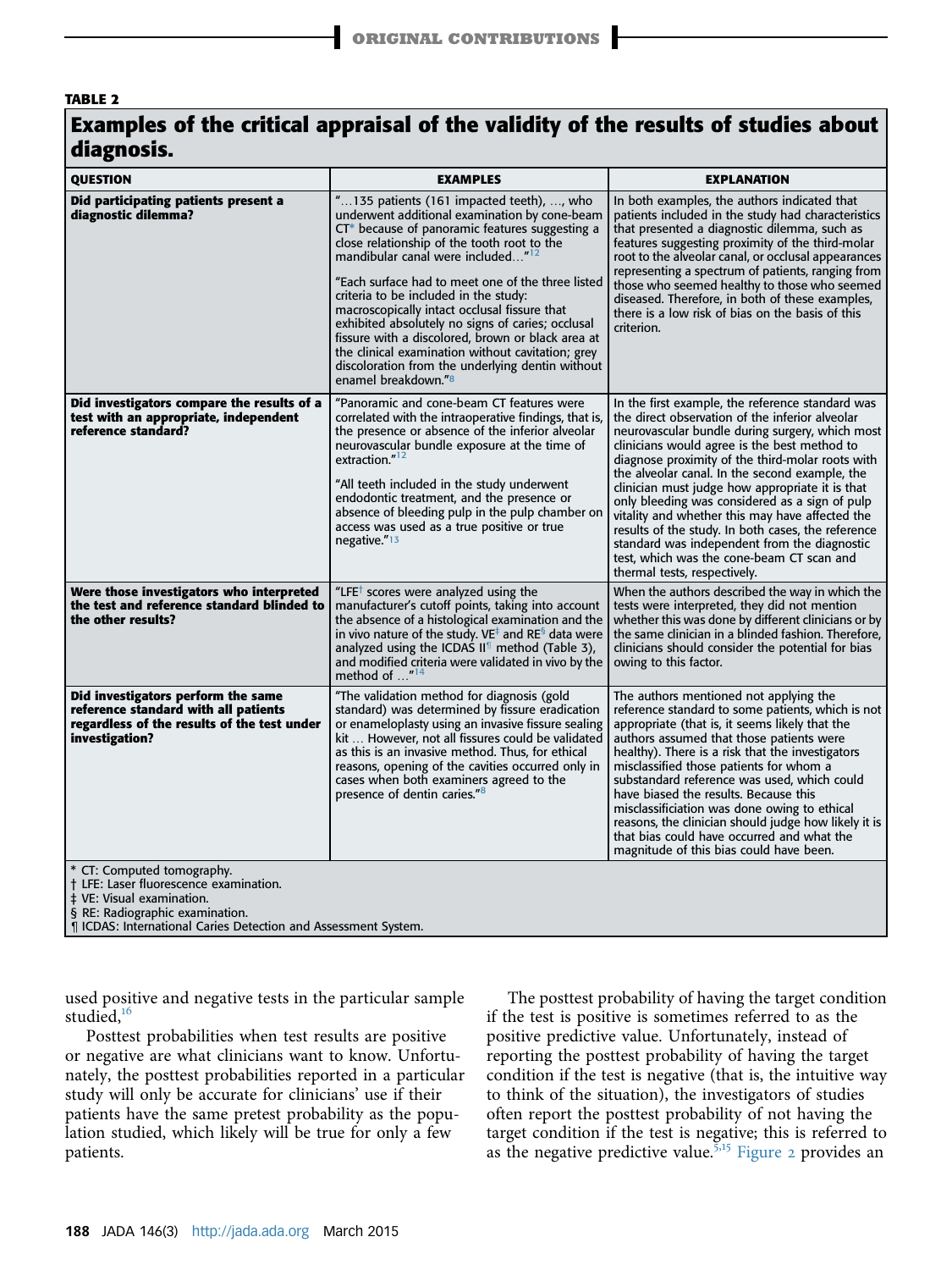<span id="page-5-0"></span>example of how these outcomes are calculated. Because all of these outcomes are proportions or probabilities, they can range from 0 to 1 (or from 0% to 100%), and thus, values closer to 1 reflect greater accuracy, or a greater posttest probability, of a patient's having the target condition.

The likelihood ratio (LR) is an outcome that helps clinicians moving from a pretest probability to a posttest probability of having the target condition. This number can range from zero to infinity. An LR of 1 indicates that the posttest probability of having the target condition is the same as the pretest probability. In other words, when the LR is 1, the test result has provided no useful information. Large LRs imply large increases in posttest probabilities relative to the pretest probabilities, whereas LRs close to zero imply large decreases in posttest probabilities relative to [pret](#page-7-0)est probabilities. $11,17$  As a rule of thumb, LRs higher than 5.0 or lower than 0.2 mean that the diagnostic test is useful for arriving at a diagnosis. $\frac{11}{11}$  $\frac{11}{11}$  $\frac{11}{11}$  Unfortunately, investigators do not commonly report the LR in diagnostic test studies in dentistry; however, it can be

|                                                                                                          |                                                    | <b>Reference Standard</b> |                                                        |
|----------------------------------------------------------------------------------------------------------|----------------------------------------------------|---------------------------|--------------------------------------------------------|
|                                                                                                          |                                                    | <b>Diseased</b>           | <b>Healthy</b>                                         |
| <b>Diagnostic</b>                                                                                        | <b>Diseased</b>                                    | True positive             | <b>False positive</b>                                  |
| Test                                                                                                     | <b>False negative</b><br>Healthy                   | True negative             |                                                        |
| <b>True positive</b><br>Sensitivity $=$<br>True positive + False negative                                |                                                    |                           |                                                        |
| <b>True negative</b><br>$Specificity =$<br>True negative + False positive                                |                                                    |                           |                                                        |
| <b>True positive</b><br>Posttest probability (if test is positive) $=$<br>True positive + False positive |                                                    |                           |                                                        |
|                                                                                                          | Posttest probability (if test is negative) = $1 -$ |                           | <b>True negative</b><br>True negative + False negative |

Figure 1. Outcomes of a diagnostic test study based on the relationship between the results from the diagnostic test and the reference standard.

|                                                     |                 | <b>Reference Standard</b>                                                      |                |          |
|-----------------------------------------------------|-----------------|--------------------------------------------------------------------------------|----------------|----------|
|                                                     |                 | <b>Diseased</b>                                                                | <b>Healthy</b> |          |
| <b>Diagnostic</b>                                   | <b>Diseased</b> | 180                                                                            | 30             |          |
| Test                                                | <b>Healthy</b>  | 20                                                                             | 170            |          |
| Sensitivity = $\frac{180}{180 + 20}$<br>$= 0.9$     |                 |                                                                                |                |          |
| Specificity = $\frac{170}{170 \div 30}$<br>$= 0.85$ |                 |                                                                                |                |          |
|                                                     |                 | Posttest probability (if test is positive) = $\frac{180}{180 + 30}$            |                | $= 0.86$ |
|                                                     |                 | Posttest probability (if test is negative) = $1 - \frac{170}{170 + 20} = 0.11$ |                |          |

Figure 2. Calculation of diagnostic test studies outcomes.

calculated easily using the sensitivity and specificity values reported frequently in these studies [\(Table](#page-6-0)  $3^{11,17}$  $3^{11,17}$  $3^{11,17}$ ). After LRs have been calculated, they can be used to move from specific pretest to posttest probabilities by using mathematical formulas, or more easily, graphical tools such as the Fagan nomogram. $\frac{17}{2}$  $\frac{17}{2}$  $\frac{17}{2}$ 

In summary, when appraising the results of a diagnostic test study, clinicians should look at sensitivity, specificity, and predictive values, which ideally should be close to 1. Calculating the LR for positive and negative results also can be valuable, although clinicians need to keep in mind the fact that the pretest probabilities differ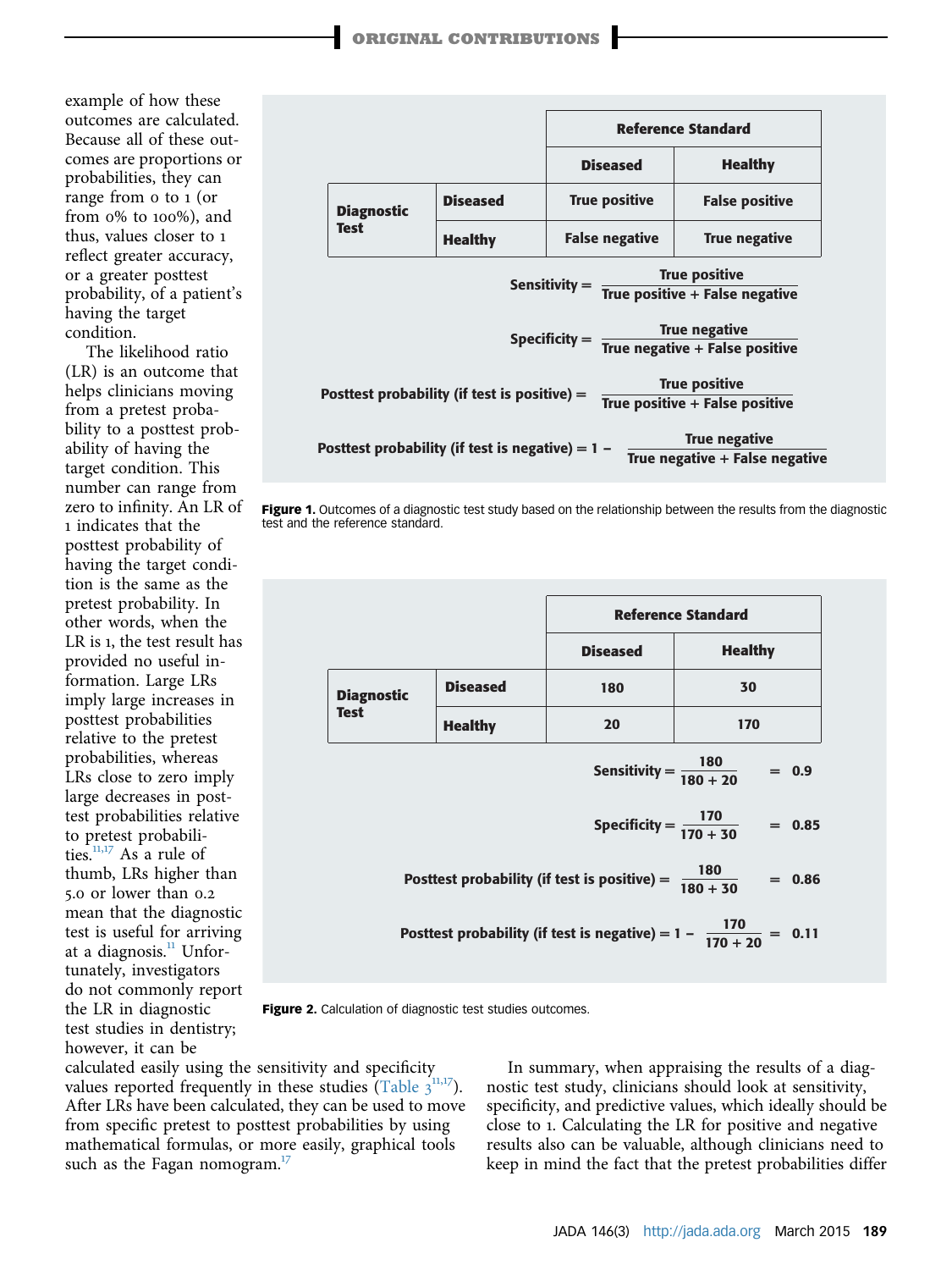### <span id="page-6-0"></span>BOX 4

# Your assessment of the results of the study you identified.

You find that the likelihood ratio (LR) of a positive test is 3.68, which is a somewhat large value and indicates that the test produces moderate shifts from pretest to posttest probabilities. For instance, in a patient with a 40% pretest probability, if the test is positive, the posttest probability is 71%. In addition, the LR negative is 0.09, a small LR that indicates that a negative result with the laser fluorescence test will be helpful for ruling out the presence of caries lesions (eTable, available online at the end of this article, provides more details). For instance, in the same patients with a 40% pretest probability, a negative result of the test would result in a posttest probability of 5.7%. Therefore, you conclude that the laser fluorescence device is accurate for confirming or ruling out the presence of caries lesions.

among patients and individual patients in a clinical practice may not have the same pretest probability as that of the patients in the study.

3. How can I apply the results to patient care? Finally, it is necessary to assess to what extent the results of a study are applicable to a particular context. The following factors should be considered when evaluating the applicability of results published in articles about diagnosis.

3a. Will the reproducibility of the test results and its interpretation be satisfactory in my clinical setting? First, it is necessary to judge whether the diagnostic test had adequate reproducibility (that is, whether the study yielded the same results when reapplied to the same patient in the study). The investigators of diagnostic test studies often report interrater reproducibility, intrarater reproducibility, or both. These values range from 0 to 1, and values closer to 1 represent better reproducibility. For example, Jablonski-Momeni and colleagues<sup>[18](#page-7-0)</sup> reported that the "intra-class correlation" coefficient (ICC) was 0.89" when using a fluorescencebased camera for detecting occlusal carious lesions. This is a high value that makes us confident that, in a study setting, the results of the diagnostic test would be highly reproducible.

Clinicians, however, need to consider whether the test will be equally reproducible in their own clinical setting. Limitations of reproducibility include lack of optimal training or experience in applying the test or interpreting its results, or limitations in the maintenance or calibration of the necessary equipment.

3b. Are the study results applicable to the patients in my practice? If the patients in the study had different characteristics than the patients to whom the results would be applied, the performance of the test may change. A test could have different properties when evaluated in patients with a different mix of disease severity or comorbidities that could confuse the diagnosis.[11](#page-7-0) For example, if investigators assessed a

### TABLE 3

# Calculation and interpretation of likelihood ratios.\*

|                                                                   | <b>Calculation</b>                                                                                                                                                                                                                                                                                                                             | <b>Interpretation</b>                                                                                                                                                                                                                                |  |
|-------------------------------------------------------------------|------------------------------------------------------------------------------------------------------------------------------------------------------------------------------------------------------------------------------------------------------------------------------------------------------------------------------------------------|------------------------------------------------------------------------------------------------------------------------------------------------------------------------------------------------------------------------------------------------------|--|
| Likelihood<br><b>Ratio for</b><br><b>Positive Test</b><br>$(LR+)$ | $\frac{\text{Sensitivity}}{1 - \text{Specificity}} = \frac{0.86}{1 - 0.89} = 7.81$                                                                                                                                                                                                                                                             | When the result of<br>the diagnostic test is<br>positive, the probability<br>of having the disease<br>is high. The exact<br>probability of having the<br>disease depends on the<br>pretest probability and<br>the specific LR+ result. <sup>†</sup>  |  |
| Likelihood<br><b>Ratio for</b><br><b>Negative Test</b><br>$(LR-)$ | $1 -$ Sensitivity<br>$=\frac{1-0.86}{0.89}=0.16$<br>Specificity                                                                                                                                                                                                                                                                                | When the result of<br>the diagnostic test is<br>negative, the probability<br>of having the disease is<br>low. The exact proba-<br>bility of having the<br>disease depends on the<br>pretest probability and<br>the specific LR- result. <sup>†</sup> |  |
|                                                                   | * Described on the basis of numbers from Figure 2.<br>† The pretest probability is specific to individual patients and is esti-<br>mated by the physician on the basis of the patient's medical history<br>and clinical examination results. The shift from pretest to posttest<br>probabilities can be estimated easily using an LR nomogram. |                                                                                                                                                                                                                                                      |  |

diagnostic test for detecting interproximal carious lesions in a population with enamel defects, a clinician can expect that the test would perform differently when used in patients without these defects. Therefore, the clinician should look at the selection criteria and characteristics of the patients included in the study and judge whether they are similar to the patients in their practice.

3c. Will the test results change my management strategy? A third aspect clinicians have to consider when judging the extent to which a test will be useful in their practice is the frequency with which results with LRs far from 1.0 occur. For instance, consider a positive test that has an LR of 1.5 (extremely uninformative) and a negative test that has an LR of 0.1 (leading to large decreases in posttest versus pretest probability). This will be a useful test if the negative result occurs frequently, but not if it is rarely seen.

3d. Will patients be better off as a result of the test? This final point requires clinicians to consider the consequences of applying a diagnostic test. $11$  When the consequences of not diagnosing a disease are severe, it is likely that the clinician would want to apply the diagnostic test. The consequences of false-positive and falsenegative results should be considered as well. Other considerations include possible adverse effects from having the test if it is invasive as well as taking on the financial cost of the test and addressing issues of convenience and burden. These judgments require clinical expertise.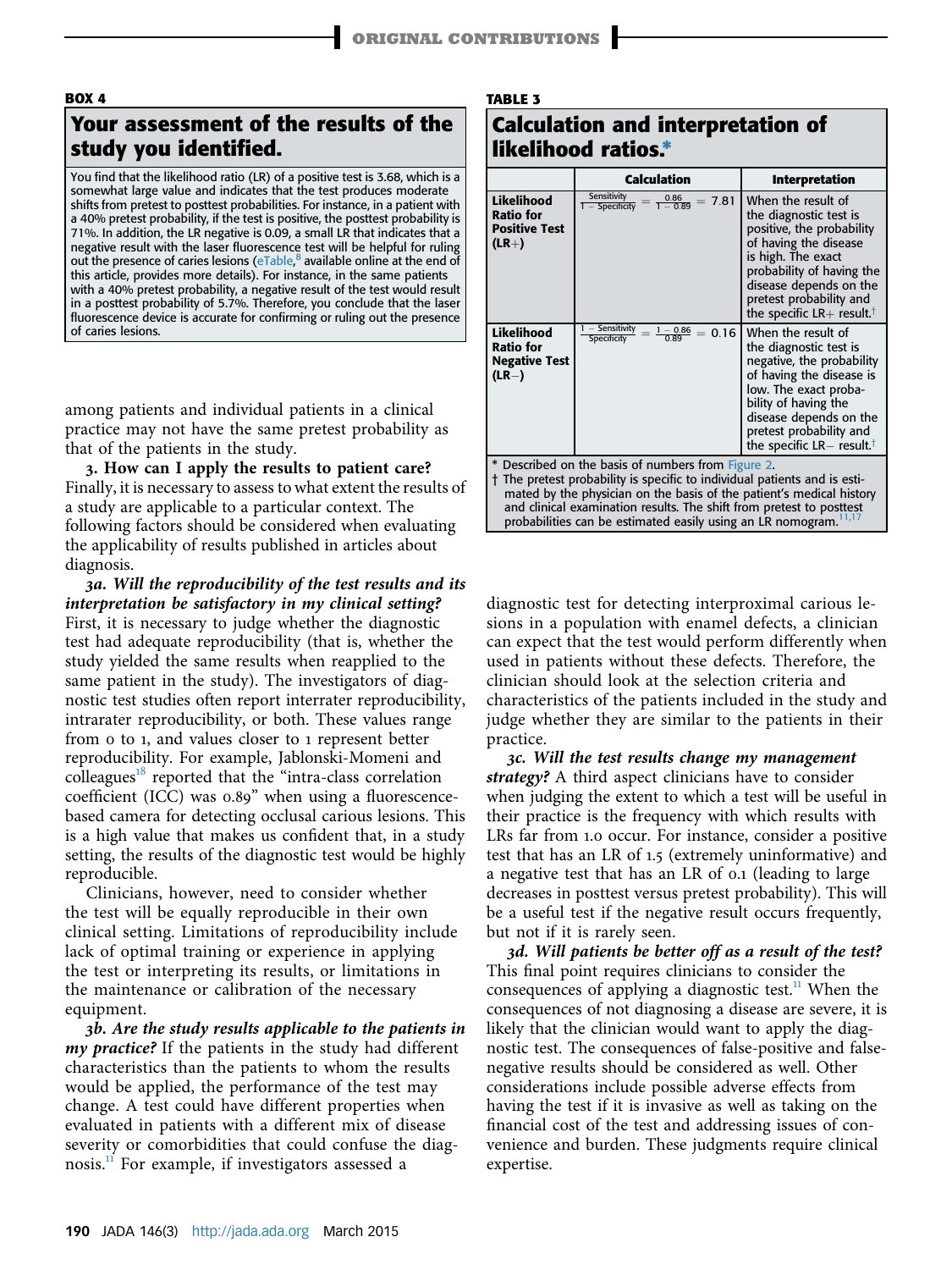#### <span id="page-7-0"></span>BOX 5

# Your assessment of the applicability of the study you identified.

When assessing the applicability of the results, you note that even though the test would be easy to use and its results would be reproducible in your clinical practice, one applicability issue is that the researchers only included teeth from young patients (that is, 10 to 13 years old), which is not the age group you usually see in your practice. As you continue to think about whether to use the test, you remember its good performance, which may be satisfactory enough to change your clinical practice. However, you also remember that in this study the conventional methods for detecting noncavitated dentin carious lesions (for example, bite-wing radiographs) performed better. You conclude that your patients would not benefit from the additional use of the laser fluorescence device for identifying the presence of caries lesions (eTable, <sup>8</sup> available online at the end of this article, provides more details).

### **CONCLUSION**

The investigators of the best studies of diagnostic test accuracy will enroll a population in whom there is genuine uncertainty about the diagnosis, and these investigators will undertake a blinded comparison between the test and a reference standard to patients. The critical appraisal of diagnostic test studies focuses on aspects of risk of bias, results, and applicability. Clinicians should apply these guidelines using their best judgment.  $\blacksquare$ 

### BOX 6

### What you say to your colleague.

You explain to your colleague that the performance of the laser fluorescence device for detecting noncavitated carious lesions seems to be good, but that the numbers reported by the authors of the article you found<sup>8</sup> probably overestimate its performance. Also, you explain to your colleague the applicability issues that you could face, which make you think that you should be cautious and continue to investigate the device before making a final decision regarding acquiring it, especially considering that the diagnostic methods you usually use in your practice seem to perform better.

### SUPPLEMENTAL DATA

Supplemental data related to this article can be found at [http://dx.doi.org/](http://dx.doi.org/10.1016/j.adaj.2015.01.011)10.1016/j.adaj.2015.01.011.

Disclosure. None of the authors reported any disclosures.

1. [Brignardello-Petersen R, Carrasco-Labra A, Sash P, Azarpazhooh A.](http://refhub.elsevier.com/S0002-8177(15)00222-6/sref1) A practitioner'[s guide to developing critical appraisal skills: what is the](http://refhub.elsevier.com/S0002-8177(15)00222-6/sref1) [difference between clinical and statistical signi](http://refhub.elsevier.com/S0002-8177(15)00222-6/sref1)ficance? JADA. 2013;144(7): [780](http://refhub.elsevier.com/S0002-8177(15)00222-6/sref1)-786.

2. [Brignardello-Petersen R, Carrasco-Labra A, Booth HA, et al.](http://refhub.elsevier.com/S0002-8177(15)00222-6/sref2) [A practical approach to evidence-based dentistry: how to search for evi](http://refhub.elsevier.com/S0002-8177(15)00222-6/sref2)[dence to inform clinical decisions.](http://refhub.elsevier.com/S0002-8177(15)00222-6/sref2) JADA. 2014;145(12):1262-1267.

3. [Brignardello-Petersen R, Carrasco-Labra A, Glick M, Guyatt GH,](http://refhub.elsevier.com/S0002-8177(15)00222-6/sref3) [Azarpazhooh A. A practical approach to evidence-based dentistry: III: how](http://refhub.elsevier.com/S0002-8177(15)00222-6/sref3) [to appraise and use an article about therapy.](http://refhub.elsevier.com/S0002-8177(15)00222-6/sref3) JADA. 2015;146(1):42-49.e1.

4. [Brignardello-Petersen R, Carrasco-Labra A, Glick M, Guyatt GH,](http://refhub.elsevier.com/S0002-8177(15)00222-6/sref4) [Azarpazhooh A. A practical approach to evidence-based dentistry: IV: how](http://refhub.elsevier.com/S0002-8177(15)00222-6/sref4) [to use an article about harm.](http://refhub.elsevier.com/S0002-8177(15)00222-6/sref4) JADA. 2015;146(2):94-101.e1.

5. [Fletcher R, Fletcher S. Diagnosis. In: Fletcher R, Fletcher S, eds.](http://refhub.elsevier.com/S0002-8177(15)00222-6/sref5) [Clinical Epidemiology: The Essentials](http://refhub.elsevier.com/S0002-8177(15)00222-6/sref5). 4th ed. Baltimore, MD: Lippincott [Williams & Wilkins;](http://refhub.elsevier.com/S0002-8177(15)00222-6/sref5) 2005:35-58.

6. [Guyatt GH, Meade MO, Richardson S, Jaeschke R. What is the](http://refhub.elsevier.com/S0002-8177(15)00222-6/sref6) [question? In: Guyatt GH, Rennie D, Meade MO, Cook DJ, eds.](http://refhub.elsevier.com/S0002-8177(15)00222-6/sref6) Users' [Guide to the Medical Literature: A Manual for Evidence-Based Clinical](http://refhub.elsevier.com/S0002-8177(15)00222-6/sref6) Practice. 2[nd ed. New York, NY: McGraw-Hill;](http://refhub.elsevier.com/S0002-8177(15)00222-6/sref6) 2008:17-28.

7. [Villa-Chavez CE, Patino-Marin N, Loyola-Rodriguez JP, et al. Pre](http://refhub.elsevier.com/S0002-8177(15)00222-6/sref7)[dictive values of thermal and electrical dental pulp tests: a clinical study.](http://refhub.elsevier.com/S0002-8177(15)00222-6/sref7) [J Endod](http://refhub.elsevier.com/S0002-8177(15)00222-6/sref7). 2013;39(8):965-969.

8. [Costa AM, Paula LM, Bezerra AC. Use of Diagnodent for diagnosis of](http://refhub.elsevier.com/S0002-8177(15)00222-6/sref8) [non-cavitated occlusal dentin caries.](http://refhub.elsevier.com/S0002-8177(15)00222-6/sref8) J Appl Oral Sci. 2008;16(1):18-23.

9. [Guyatt GH, Straus S, Meade MO, et al. Therapy. In: Guyatt GH,](http://refhub.elsevier.com/S0002-8177(15)00222-6/sref9) [Rennie D, Meade MO, Cook DJ, eds.](http://refhub.elsevier.com/S0002-8177(15)00222-6/sref9) Users' Guide to the Medical Litera[ture: A Manual for Evidence-Based Clinical Practice](http://refhub.elsevier.com/S0002-8177(15)00222-6/sref9). 2nd ed. New York, [NY: McGraw-Hill;](http://refhub.elsevier.com/S0002-8177(15)00222-6/sref9) 2008:67-86.

10. [Fletcher R, Fletcher S. Introduction. In: Fletcher R, Fletcher S, eds.](http://refhub.elsevier.com/S0002-8177(15)00222-6/sref10) [Clinical Epidemiology: The Essentials](http://refhub.elsevier.com/S0002-8177(15)00222-6/sref10). 4th ed. Baltimore, MD: Lippincott [Williams & Wilkins;](http://refhub.elsevier.com/S0002-8177(15)00222-6/sref10) 2005:1-16.

11. [Furukawa TA, Strauss S, Bucher HC, Guyatt GH. Diagnostic tests. In:](http://refhub.elsevier.com/S0002-8177(15)00222-6/sref11) [Guyatt GH, Rennie D, Meade MO, Cook D, eds.](http://refhub.elsevier.com/S0002-8177(15)00222-6/sref11) Users' Guides to the [Medical Literature: A Manual for Evidence-Based Clinical Practice](http://refhub.elsevier.com/S0002-8177(15)00222-6/sref11). 2nd ed. [New York, NY: McGraw Hill;](http://refhub.elsevier.com/S0002-8177(15)00222-6/sref11) 2008:419-438.

12. [Tantanapornkul W, Okouchi K, Fujiwara Y, et al. A comparative](http://refhub.elsevier.com/S0002-8177(15)00222-6/sref12) [study of cone-beam computed tomography and conventional panoramic](http://refhub.elsevier.com/S0002-8177(15)00222-6/sref12) [radiography in assessing the topographic relationship between the](http://refhub.elsevier.com/S0002-8177(15)00222-6/sref12) [mandibular canal and impacted third molars.](http://refhub.elsevier.com/S0002-8177(15)00222-6/sref12) Oral Surg Oral Med Oral [Pathol Oral Radiol Endod](http://refhub.elsevier.com/S0002-8177(15)00222-6/sref12). 2007;103(2):253-259.

13. [Jespersen JJ, Hellstein J, Williamson A, Johnson WT, Qian F. Eval](http://refhub.elsevier.com/S0002-8177(15)00222-6/sref13)[uation of dental pulp sensibility tests in a clinical setting.](http://refhub.elsevier.com/S0002-8177(15)00222-6/sref13) J Endod. 2014; 40(3):351-[354](http://refhub.elsevier.com/S0002-8177(15)00222-6/sref13).

14. [Sinanoglu A, Ozturk E, Ozel E. Diagnosis of occlusal caries using laser](http://refhub.elsevier.com/S0002-8177(15)00222-6/sref14) fl[uorescence versus conventional methods in permanent posterior teeth: a](http://refhub.elsevier.com/S0002-8177(15)00222-6/sref14) clinical study. [Photomed Laser Surg](http://refhub.elsevier.com/S0002-8177(15)00222-6/sref14). 2014;32(3):130-137.

15. [Grimes DA, Schulz KF. Uses and abuses of screening tests.](http://refhub.elsevier.com/S0002-8177(15)00222-6/sref15) Lancet. [2002](http://refhub.elsevier.com/S0002-8177(15)00222-6/sref15);359(9309):881-884.

16. [Fields MM, Chevlen E. Screening for disease: making evidence-based](http://refhub.elsevier.com/S0002-8177(15)00222-6/sref16) choices. [Clin J Oncol Nurs](http://refhub.elsevier.com/S0002-8177(15)00222-6/sref16). 2006;10(1):73-76.

17. [Fagan TJ. Letter: nomogram for Bayes theorem.](http://refhub.elsevier.com/S0002-8177(15)00222-6/sref17) N Engl J Med. 1975; [293](http://refhub.elsevier.com/S0002-8177(15)00222-6/sref17)(5):257.

18. [Jablonski-Momeni A, Heinzel-Gutenbrunner M, Klein SM. In vivo](http://refhub.elsevier.com/S0002-8177(15)00222-6/sref18) performance of the VistaProof fl[uorescence-based camera for detection of](http://refhub.elsevier.com/S0002-8177(15)00222-6/sref18) occlusal lesions. [Clin Oral Investig](http://refhub.elsevier.com/S0002-8177(15)00222-6/sref18). 2014;18(7):1757-1762.